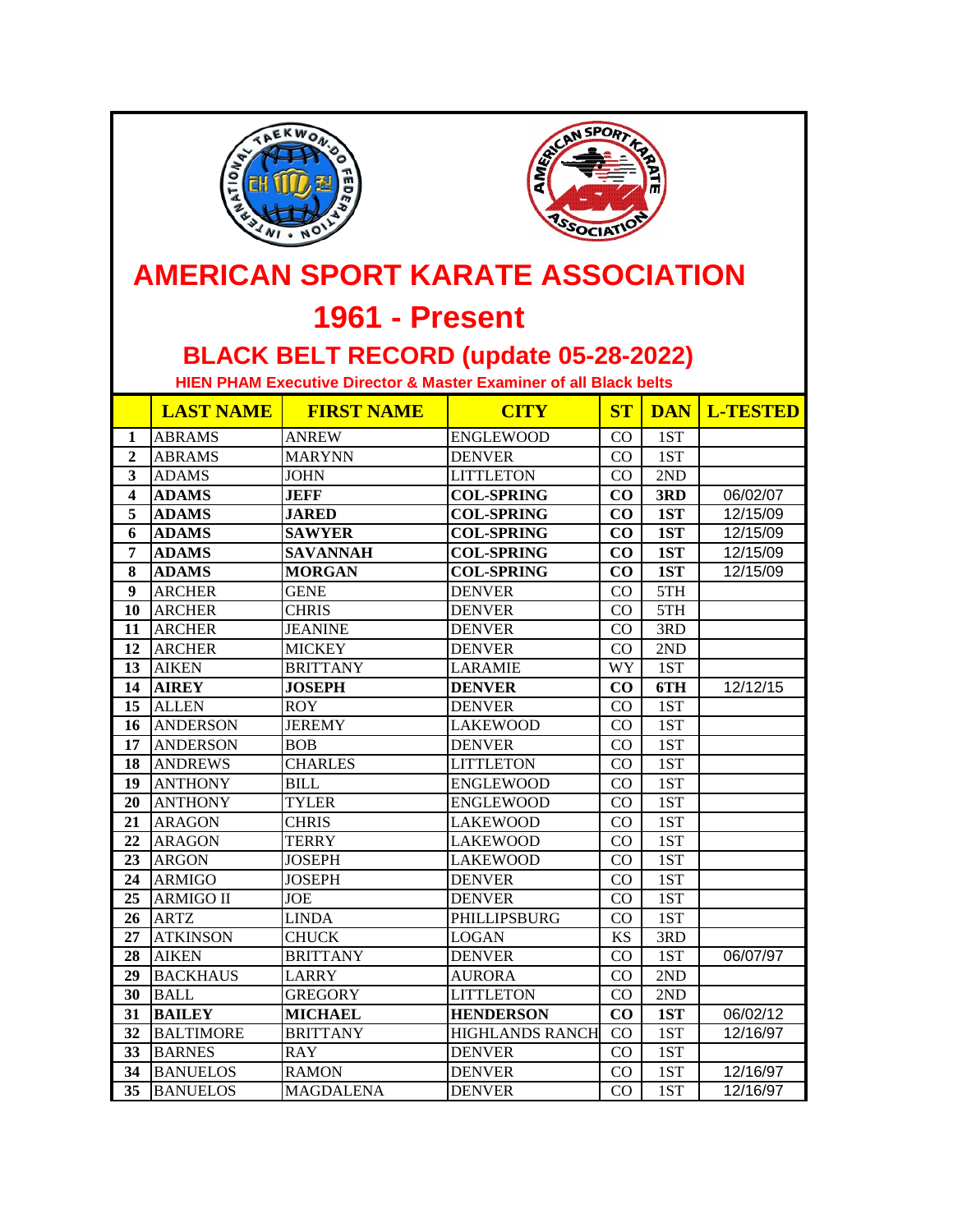| 36 | <b>BARGAS</b>     | <b>BENNY</b>       | <b>LAKEWOOD</b>   | CO <sub>2</sub> | 1ST |          |
|----|-------------------|--------------------|-------------------|-----------------|-----|----------|
| 37 | <b>BARTHELL</b>   | <b>KATHERINE</b>   | <b>DENVER</b>     | $\rm CO$        | 1ST | 06/05/04 |
| 38 | <b>BARTHELMES</b> | <b>CRAIG</b>       | <b>LARAMIE</b>    | WY              | 1ST |          |
| 39 | <b>BEDORE</b>     |                    | <b>DENVER</b>     | CO              | 2ND |          |
| 40 | <b>BECK</b>       | <b>DAN</b>         | <b>DENVER</b>     | $\rm CO$        | 1ST |          |
| 41 | <b>BELITZ</b>     | <b>PAUL</b>        | <b>LITTLETON</b>  | $\rm CO$        | 1ST |          |
| 42 | <b>BELITZ</b>     | <b>NICHOLAS</b>    | <b>LITTLETON</b>  | $\rm CO$        | 2ND |          |
| 43 | <b>BELITZ</b>     | <b>JOANNE</b>      | <b>GREENWOOD</b>  | CO              | 1ST |          |
| 44 | <b>BELITZ</b>     | <b>CHRIS</b>       | <b>LITTLETON</b>  | CO              | 2ND |          |
| 45 | <b>BENNETT</b>    | <b>BYRON</b>       | <b>LARAMIE</b>    | WY              | 2ND | 12/09/95 |
| 56 | <b>BERTAUD</b>    | <b>HECTOR</b>      | <b>DENVER</b>     | CO              | 1ST | 12/05/03 |
| 47 | <b>BERTAUD</b>    | <b>HUGO</b>        | <b>DENVER</b>     | $\rm CO$        | 1ST | 12/05/03 |
| 48 | <b>BLEAU</b>      | <b>WILLIAM</b>     | <b>ARVADA</b>     | $\rm CO$        | 2ND |          |
| 49 | <b>BLISS</b>      | <b>RHODA</b>       | <b>DENVER</b>     | $\rm CO$        | 2ND |          |
| 50 | <b>BLUMKE</b>     | <b>TOM</b>         | <b>LAKEWOOD</b>   | $\rm CO$        | 1ST |          |
| 51 | <b>BLUMKE</b>     | <b>CHRIS</b>       | <b>LAKEWOOD</b>   | CO              | 1ST |          |
| 52 | <b>BIGHAM</b>     | <b>HEATHER</b>     | <b>NORTHGLENN</b> | $\bf CO$        | 3RD | 06/02/12 |
| 53 | <b>BIGHAM</b>     | <b>MICHAEL</b>     | <b>NORTHGLENN</b> | $\bf CO$        | 1ST | 12/15/12 |
| 54 | <b>BIXBY</b>      | <b>JOY</b>         | <b>DENVER</b>     | $\rm CO$        | 1ST |          |
| 55 | <b>BISHOP</b>     | <b>GLYNN</b>       | <b>DENVER</b>     | CO              | 1ST |          |
| 56 | <b>BOE</b>        | <b>JAMES</b>       | <b>ENGLEWOOD</b>  | CO              | 1ST |          |
| 57 | <b>BOIES</b>      | <b>DALE</b>        | <b>THORNTON</b>   | $\bf CO$        | 2ND | 12/02/06 |
| 58 | <b>BOIES</b>      | <b>SAVANNAH</b>    | <b>THORNTON</b>   | $\bf CO$        | 1ST | 06/03/06 |
| 59 | <b>BOYLES</b>     | <b>PETE</b>        | <b>DENVER</b>     | $\rm CO$        | 1ST |          |
| 60 | <b>BOSLEY</b>     | <b>RICHARD</b>     | <b>DENVER</b>     | $\rm CO$        | 1ST |          |
| 61 | <b>BOSLEY</b>     | <b>LUANNE</b>      | <b>DENVER</b>     | CO              | 1ST |          |
| 62 | <b>BORDEN</b>     | <b>DON</b>         | <b>LAKEWOOD</b>   | $\rm CO$        | 1ST |          |
| 63 | <b>BOSKA</b>      | <b>STEVE</b>       | <b>LITTLETON</b>  | CO              | 1ST |          |
| 64 | <b>BOTZUM</b>     | <b>GABRIEL</b>     | <b>LAKEWOOD</b>   | $\rm CO$        | 1ST |          |
| 65 | <b>BRASSWELL</b>  | <b>JIM</b>         | <b>DENVER</b>     | $\bf CO$        | 4TH | 06/25/11 |
| 66 | <b>BRAUN</b>      | <b>BRANDI</b>      | <b>AURORA</b>     | $\rm CO$        | 1ST |          |
| 67 | <b>BRIDGEMAN</b>  | <b>ALLEN</b>       | <b>LARAMIE</b>    | WY              | 1ST | 06/07/97 |
| 68 | <b>BROTT</b>      | <b>AZIZ</b>        | <b>DENVER</b>     | $\rm CO$        | 1ST |          |
| 69 |                   |                    |                   |                 |     |          |
| 70 | <b>BROWN</b>      | <b>DORIE</b>       | <b>DENVER</b>     | $\rm CO$        | 1ST |          |
| 71 | <b>BROWN</b>      | <b>STEVE</b>       | <b>GOLDEN</b>     | CO              | 1ST |          |
| 72 | <b>BROYLES</b>    | <b>JIMMY</b>       | <b>DENVER</b>     | CO.             | 2ND | 06/07/97 |
| 73 | <b>BRYANT</b>     | <b>MICHAEL</b>     | <b>GOLDEN</b>     | $\rm CO$        | 1ST |          |
| 74 | <b>BUTCHER</b>    | <b>RACHAEL</b>     | <b>DENVER</b>     | CO.             | 1ST |          |
| 75 | <b>BURNES</b>     | <b>SCOTT</b>       | <b>DENVER</b>     | $\rm CO$        | 1ST |          |
| 76 | <b>BUTERA</b>     | <b>TONY</b>        | <b>DENVER</b>     | $\rm CO$        | 2ND |          |
| 77 | <b>BYNDON</b>     | <b>DONNELL</b>     | <b>DENVER</b>     | $\rm CO$        | 1ST |          |
| 78 | <b>CABALLERO</b>  | <b>RICHARD</b>     | <b>DENVER</b>     | CO              | 1ST |          |
| 79 | <b>CABALLERO</b>  | <b>ARMANDO</b>     | <b>DENVER</b>     | $\bf CO$        | 4TH | 06/05/04 |
| 80 | <b>CALDORONE</b>  | <b>DALE</b>        | <b>DENVER</b>     | $\rm CO$        | 1ST |          |
| 81 | CANDELARIA        | <b>DEXTER</b>      | <b>LARAMIE</b>    | <b>WY</b>       | 1ST |          |
| 82 | <b>CARMAZZI</b>   | <b>FRANK</b>       | <b>DENVER</b>     | $\rm CO$        | 1ST |          |
| 83 | <b>CARRY</b>      | <b>DANA</b>        | <b>DENVER</b>     | CO              | 1ST |          |
| 84 | <b>CARTER</b>     | <b>JEFF</b>        | <b>DENVER</b>     | $\rm CO$        | 1ST |          |
| 85 | <b>COOMER</b>     | <b>KRAUSE NOLA</b> | <b>AURORA</b>     | $\rm CO$        | 1ST |          |
| 86 | <b>CONNON</b>     | <b>LAUREN</b>      | <b>THORNTON</b>   | $\bf CO$        | 1ST | 06/07/03 |
| 87 | <b>CONNON</b>     | <b>MARCIA</b>      | <b>THORNTON</b>   | $\bf CO$        | 1ST | 12/04/04 |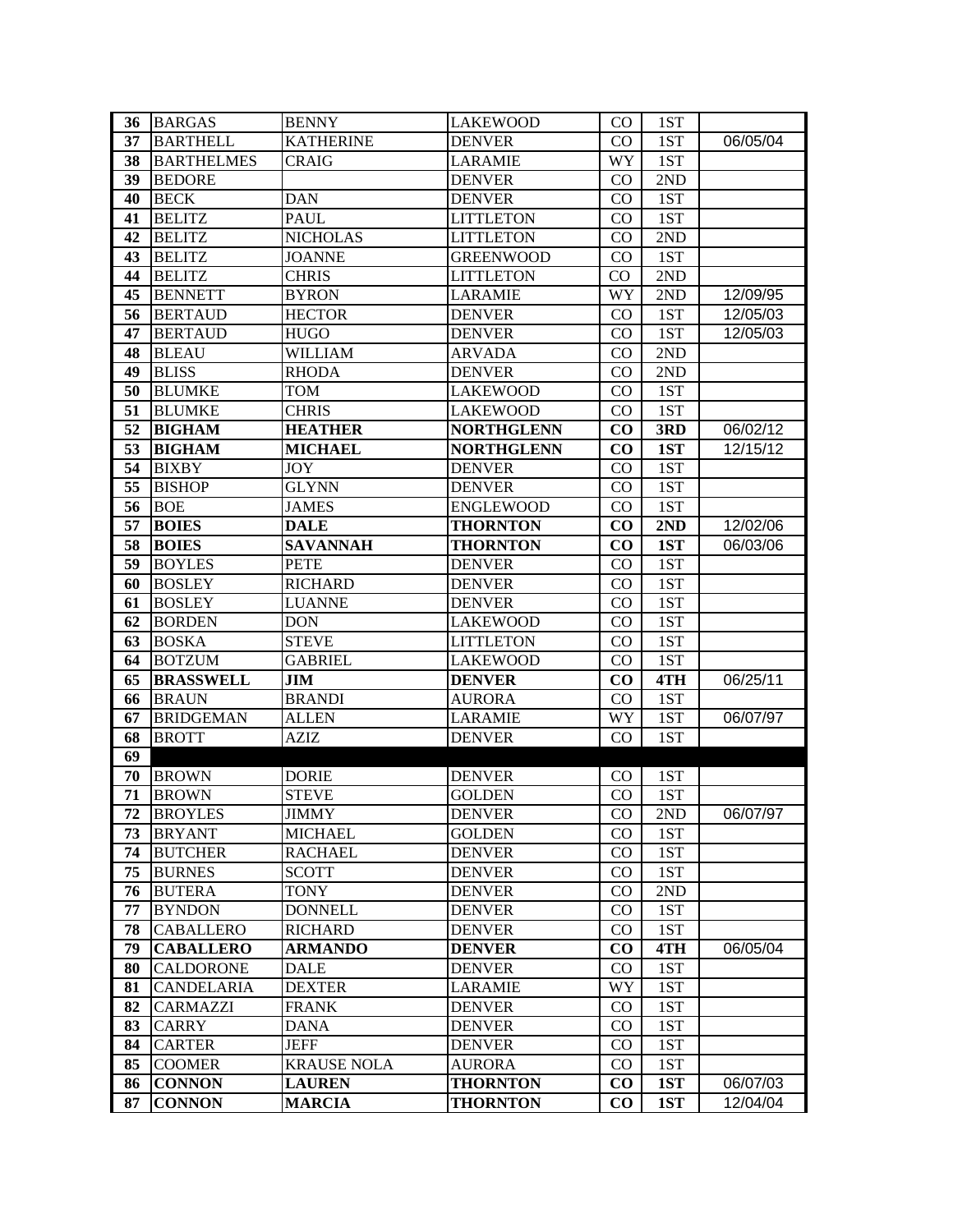| 88         | <b>CARSON</b>   | <b>DAVE</b>          | <b>DENVER</b>          | CO        | 1ST |                                      |
|------------|-----------------|----------------------|------------------------|-----------|-----|--------------------------------------|
| 89         | CASSALY         | <b>GABRIELLE</b>     | <b>LITTLETON</b>       | $\rm CO$  | 2ND |                                      |
| 90         | CASSALY         | <b>HILARY</b>        | <b>LITTLETON</b>       | CO.       | 1ST |                                      |
| 91         | CASSALY         | <b>CHERLY</b>        | <b>LITTLETON</b>       | $\rm CO$  | 1ST |                                      |
| 92         | CASSALY         | <b>FRANK</b>         | <b>LITTLETON</b>       | $\rm CO$  | 1ST |                                      |
| 93         | <b>CASTILLO</b> | <b>ROBBIE</b>        | <b>LAKEWOOD</b>        | $\rm CO$  | 1ST |                                      |
| 94         | <b>CHICK</b>    | <b>DANA</b>          | <b>LAKEWOOD</b>        | $\rm CO$  | 2ND |                                      |
| 95         | <b>CHANCE</b>   | <b>TONI</b>          | <b>DENVER</b>          | $\rm CO$  | 2ND |                                      |
| 96         | <b>CHURCH</b>   | <b>LAN</b>           | <b>LITTLETON</b>       | $\rm CO$  | 1ST |                                      |
| 97         | <b>CHURCH</b>   | <b>CAMILLE</b>       | <b>LITTLETON</b>       | $\rm CO$  | 1ST |                                      |
| 98         | <b>CLARK</b>    | <b>BARBARA</b>       | <b>DENVER</b>          | $\rm CO$  | 1ST |                                      |
| 99         | <b>CLARK</b>    | <b>JUSTIN</b>        | <b>CO SPRINGS</b>      | $\rm CO$  | 1ST | $\frac{1}{06}{\sqrt{0}}\frac{1}{02}$ |
| <b>100</b> | <b>COATS</b>    | <b>RANDY</b>         | <b>DENVER</b>          | $\rm CO$  | 1ST |                                      |
| 101        | <b>COLE</b>     | <b>BRIAN</b>         | <b>LAKEWOOD</b>        | CO        | 1ST |                                      |
| 102        | <b>COLE</b>     | JERRY                | <b>HIGHLANDS RANCH</b> | CO        | 1ST | 06/01/02                             |
| 103        | <b>COLE</b>     | <b>SHANE</b>         | <b>LAKEWOOD</b>        | CO        | 1ST |                                      |
| 104        | <b>COLLINS</b>  | <b>FRED</b>          | <b>DENVER</b>          | $\rm CO$  | 1ST |                                      |
| 105        | <b>COLTER</b>   | <b>CHRIS</b>         | LARAMIE                | WY        | 1ST |                                      |
|            | 106 COLTER      | <b>STEPHANIE</b>     | LARAMIE                | WY        | 1ST |                                      |
| 107        | <b>COOPER</b>   | JUDIE                | WOODLANDS              | TX        | 1ST |                                      |
| 108        | <b>COOTER</b>   | JOE                  | <b>DENVER</b>          | $\rm CO$  | 1ST |                                      |
| 109        | <b>COOTER</b>   | <b>KAYLA</b>         | <b>COMMERCE CITY</b>   | CO        | 1ST |                                      |
|            | 110 CORNEJO     | <b>LEONARDO</b>      | <b>GOLDEN</b>          | $\rm CO$  | 1ST |                                      |
| 111        | <b>CORRAL</b>   | <b>VICTOR</b>        | <b>DENVER</b>          | $\rm CO$  | 2ND |                                      |
| 112        | <b>COCKRELL</b> | <b>DEAN</b>          | <b>DENVER</b>          | $\rm CO$  | 1ST |                                      |
| 113        | <b>COX</b>      | ZACHARY              | <b>LARAMIE</b>         | WY        | 1ST |                                      |
|            | 114 $COX$       | <b>DON</b>           | <b>LAKEWOOD</b>        | $\rm CO$  | 1ST |                                      |
|            | 115 CRONE       | <b>KELLY</b>         | <b>LITTLETON</b>       | $\rm CO$  | 1ST |                                      |
|            | 116 CULLENS     | <b>CHARLES</b>       | <b>DENVER</b>          | $\rm CO$  | 1ST |                                      |
| 117        | <b>CUTRIGHT</b> | <b>JUSTIN</b>        | <b>LARAMIE</b>         | $\rm CO$  | 1ST | 12/09/95                             |
|            | 118 CRISSWELL   | <b>FRED</b>          | <b>DENVER</b>          | CO        | 1ST |                                      |
|            | $119$ DAO       | <b>NGAN</b>          | <b>BRIGHTON</b>        | $\bf CO$  | 1ST | 06/04/16                             |
| <b>120</b> | <b>DANAHER</b>  | JIM                  | <b>DENVER</b>          | $\rm CO$  | 1ST |                                      |
| 121        | <b>DANAHER</b>  | <b>LEE</b>           | <b>LITTLETON</b>       | $\rm CO$  | 4TH |                                      |
| 122        | <b>DAWSON</b>   | <b>CHARLIE</b>       | <b>LARAMIE</b>         | WY        | 2ND |                                      |
|            | $123$ DAY       | <b>JOSH</b>          | <b>LITTLETON</b>       | CO        | 1ST |                                      |
|            | 124 $ DAY $     | <b>FRANK</b>         | <b>DENVER</b>          | CO        | 1ST |                                      |
|            | $125$ DAY       | <b>SUE</b>           | <b>LITTLETON</b>       | $\rm CO$  | 1ST |                                      |
|            | 126 DEAGUERO    | <b>DANIEL</b>        | <b>DENVER</b>          | $\rm CO$  | 1ST |                                      |
| 127        | <b>DESIMONE</b> | <b>CAMILLE STARK</b> | <b>DENVER</b>          | $\rm CO$  | 1ST |                                      |
|            | 128 DIETZ       | DAN                  | <b>DENVER</b>          | $\rm CO$  | 1ST |                                      |
| 129        | <b>DRESSEL</b>  | <b>BRIAN</b>         | <b>LARAMIE</b>         | WY        | 2ND |                                      |
|            | $130$ DIAZ      | <b>ISABEL</b>        | <b>HENDERSON</b>       | $\bf CO$  | 1ST | 12/12/13                             |
| 131        | <b>DRYDEN</b>   | <b>JESSIE</b>        | <b>BROOMFIELD</b>      | $\bf CO$  | 1ST | 12/02/06                             |
|            | 132 DULEEL      | GARY                 | <b>DENVER</b>          | $\rm CO$  | 1ST |                                      |
|            | 133 DURAN       | <b>FELISHA</b>       | <b>DENVER</b>          | $\rm CO$  | 1ST |                                      |
|            | 134 DURKEN      | <b>KEVIN</b>         | <b>DENVER</b>          | $\rm CO$  | 1ST |                                      |
|            | 135 DURKEN      | <b>JOHN</b>          | <b>PLANO</b>           | <b>TX</b> | 4TH |                                      |
|            | 136 DURST       | <b>TRACY</b>         | <b>DENVER</b>          | $\rm CO$  | 1ST |                                      |
| 137        | <b>DURYEA</b>   | <b>CHELSEA</b>       | <b>LARAMIE</b>         | WY        | 1ST |                                      |
| 138        | <b>EGGEN</b>    | <b>ALLIX</b>         | <b>NORTHGLENN</b>      | $\bf CO$  | 2ND | 12/02/06                             |
| 139        | <b>EGGEN</b>    | <b>TAMMI</b>         | <b>NORTHGLENN</b>      | $\bf CO$  | 1ST | 06/03/06                             |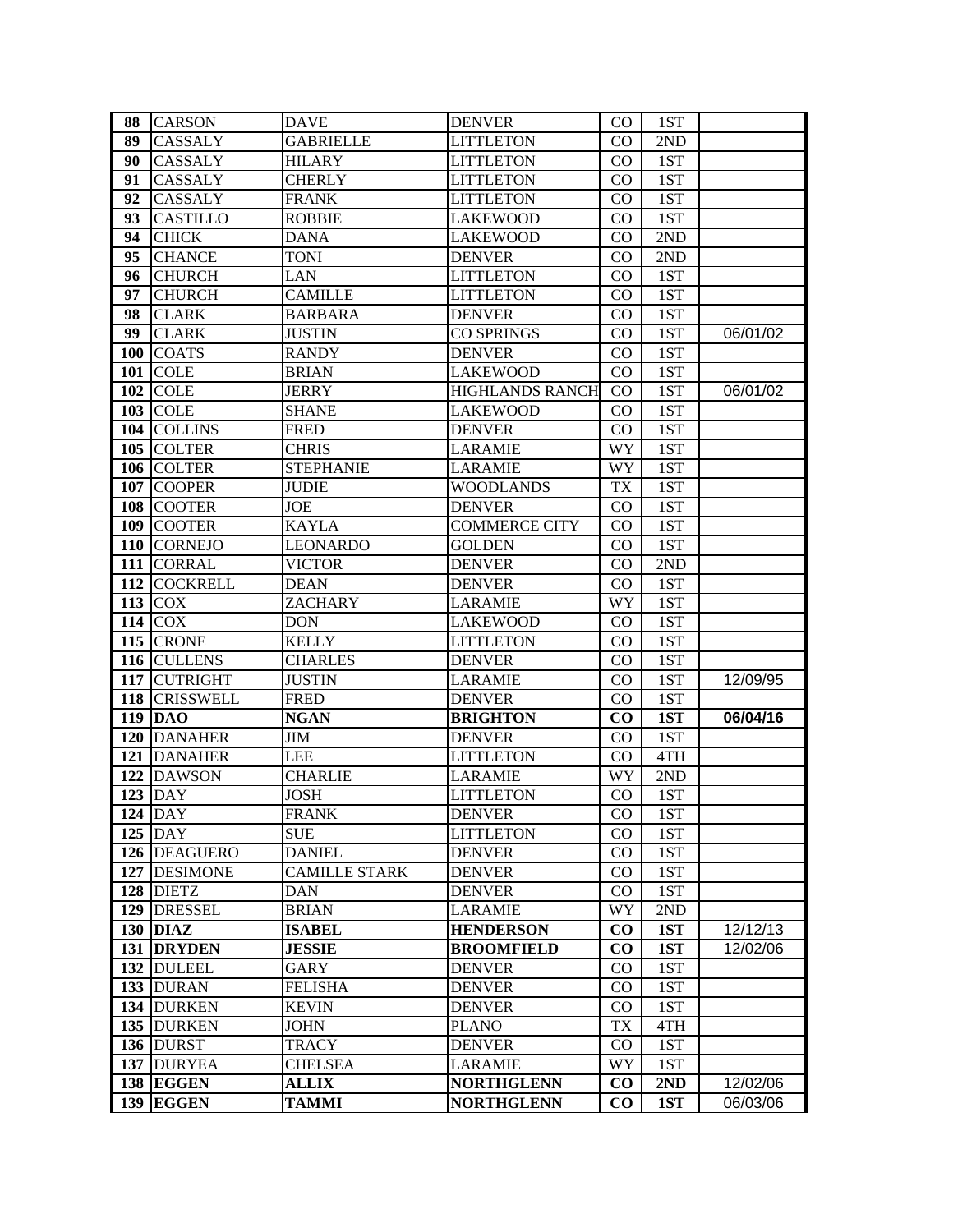|            | 140 ESLICK            | <b>KAYLEIGH</b> | LARAMIE           | WY.      | 1ST |                       |
|------------|-----------------------|-----------------|-------------------|----------|-----|-----------------------|
|            | 141 FAUBLE            | TOM             | GOLDEN            | $\rm CO$ | 1ST |                       |
|            | 142 FIGUEROA          | <b>LOUIS</b>    | <b>AURORA</b>     | $\rm CO$ | 2ND | 06/01/02              |
|            | 143 FIGUEROA          | <b>ERIC</b>     | <b>AURORA</b>     | $\rm CO$ | 2ND | 06/01/02              |
|            | 144 FEELEY            | <b>KEVIN</b>    | <b>DENVER</b>     | $\bf CO$ | 2ND | 12/05/03              |
|            | 145 FINLEY            | <b>RICHARD</b>  | <b>THORNTON</b>   | $\bf CO$ | 1ST | 06/07/97              |
|            | 146 FINLEY            | <b>AUTUMN</b>   | <b>THORNTON</b>   | $\bf CO$ | 1ST | 06/07/97              |
|            | 147 FIRESTONE         | <b>DIANE</b>    | <b>ARVADA</b>     | $\rm CO$ | 1ST | 06/07/97              |
|            | 148 FISHER            | <b>CRAIG</b>    | <b>GOLDEN</b>     | $\rm CO$ | 1ST |                       |
|            | 149 FISHER            | <b>MATT</b>     | <b>LAKEWOOD</b>   | CO       | 2ND |                       |
|            | 150 FISHER            | <b>ADAM</b>     | <b>GOLDEN</b>     | $\rm CO$ | 2ND |                       |
|            | 151 FISHER            | <b>KYLE</b>     | <b>LAKEWOOD</b>   | $\rm CO$ | 1ST |                       |
|            | 152 FRANCE            | AMI             | <b>HENDERSON</b>  | $\bf CO$ | 1ST | $\overline{06/15}/13$ |
|            | 153 FRENCH            | <b>JOHN</b>     | <b>DENVER</b>     | $\rm CO$ | 2ND |                       |
|            | 154 FRUHLING          | <b>HEATHER</b>  | <b>ENGLEWOOD</b>  | CO       | 1ST |                       |
| 155        | <b>GARCIA</b>         | <b>ANDREW</b>   | <b>HENDERSON</b>  | $\bf CO$ | 1ST | $\overline{12}/14/13$ |
| 156        | <b>GAETA</b>          | <b>ENRIGUE</b>  | <b>DENVER</b>     | $\rm CO$ | 2ND |                       |
| 157        | <b>GALLEGOS</b>       | ANTHONY         | <b>DENVER</b>     | $\rm CO$ | 1ST |                       |
| 158        | <b>GARDNER</b>        | <b>MICHAEL</b>  | <b>DENVER</b>     | $\rm CO$ | 1ST |                       |
| 159        | <b>GAGNON</b>         | LARRY           | <b>DENVER</b>     | CO       | 1ST |                       |
| <b>160</b> | <b>GAGNON</b>         | <b>LEON</b>     | <b>DENVER</b>     | $\rm CO$ | 1ST |                       |
| 161        | <b>GARZA</b>          | <b>MIKE</b>     | <b>DENVER</b>     | $\rm CO$ | 1ST |                       |
|            | 162 GAVIDIA           | ED              | <b>DENVER</b>     | CO       | 1ST |                       |
|            | 163 GEARHART          | <b>JOE</b>      | <b>NORTHGLENN</b> | $\bf CO$ | 4TH | 06/05/10              |
| 164        | <b>GENRICH</b>        | <b>SUE</b>      | <b>DENVER</b>     | $\rm CO$ | 2ND | 12/10/05              |
| 165        | <b>GEYER</b>          | <b>DAVE</b>     | <b>DENVER</b>     | $\rm CO$ | 1ST |                       |
| 166        | <b>GILMAN</b>         | <b>DAVID</b>    | <b>LAKEWOOD</b>   | CO       | 3RD |                       |
| 167        | <b>GILMAN</b>         | <b>MATHEW</b>   | <b>LAKEWOOD</b>   | CO       | 1ST |                       |
| 168        | <b>GIPE</b>           | <b>STEVE</b>    | <b>LAKEWOOD</b>   | $\rm CO$ | 1ST |                       |
| 169        | <b>GIVAN</b>          | <b>LAVIDA</b>   | <b>DENVER</b>     | $\rm CO$ | 3RD | 06/07/03              |
| 170        | <b>GIVAN</b>          | <b>KRYSTAL</b>  | <b>DENVER</b>     | $\rm CO$ | 1ST |                       |
| 171        | <b>GLICK</b>          | ZACHARIAH       | <b>LAKEWOOD</b>   | $\rm CO$ | 1ST |                       |
| 172        | <b>GOLDSTEIN</b>      | <b>THOMAS</b>   | <b>ENGLEWOOD</b>  | $\rm CO$ | 1ST | 06/07/97              |
| 173        | <b>GOMEZ</b>          | <b>DESIREE</b>  | <b>DENVER</b>     | $\rm CO$ | 1ST |                       |
| 174        | <b>GONZALES</b>       | ANTHONY         | <b>DENVER</b>     | $\rm CO$ | 1ST |                       |
| 175        | <b>GONZALES</b>       | <b>BRIANNE</b>  | <b>LAKEWOOD</b>   | $\bf CO$ | 1ST | 06/02/07              |
|            | 176 GONZALES          | <b>CHARLES</b>  | <b>DENVER</b>     | CO       | 2ND |                       |
| 177        | <b>GONZALEZ</b>       | <b>JESUS</b>    | <b>DENVER</b>     | $\rm CO$ | 1ST | 12/16/97              |
|            | 178 GONZALEZ          | <b>LOURDES</b>  | <b>DENVER</b>     | $\rm CO$ | 1ST | 12/16/97              |
| 179        | <b>GOULD</b>          | <b>JOSEPH</b>   | <b>DENVER</b>     | $\rm CO$ | 1ST |                       |
| <b>180</b> | <b>GOWAN</b>          | <b>MARK</b>     | <b>DENVER</b>     | $\rm CO$ | 2ND |                       |
| 181        | <b>GUANDIA</b>        | <b>MICHAEL</b>  | <b>DENVER</b>     | CO       | 1ST |                       |
|            | 182 HABER             | <b>JUDY</b>     | <b>ENGLEWOOD</b>  | $\rm CO$ | 1ST |                       |
|            | 183 HABER             | <b>BETH</b>     | <b>ENGLEWOOD</b>  | CO.      | 3RD | 06/07/97              |
|            | <b>184 HACKMILLER</b> | <b>STAN</b>     | <b>DENVER</b>     | $\rm CO$ | 1ST |                       |
|            | <b>185 HALL</b>       | <b>SUSAN</b>    | <b>LAKEWOOD</b>   | $\rm CO$ | 1ST |                       |
|            | 186 HAMILTON          | <b>CHRIS</b>    | <b>THORNTON</b>   | $\bf CO$ | 1ST | 06/07/03              |
|            | 187 HAMILTON          | W.M.            | <b>DENVER</b>     | CO       | 1ST |                       |
|            | 188 HAMILTON          | WINNIE          | <b>DENVER</b>     | $\rm CO$ | 1ST |                       |
|            | 189 HARDWICK          | <b>RITA</b>     | <b>GOLDEN</b>     | $\rm CO$ | 1ST |                       |
|            | 190 HARDY             | <b>LARRY</b>    | LG. ISLAND        | KS       | 2ND |                       |
| 191        | <b>HARTL</b>          | MICHAEL         | GOLDEN            | CO       | 1ST |                       |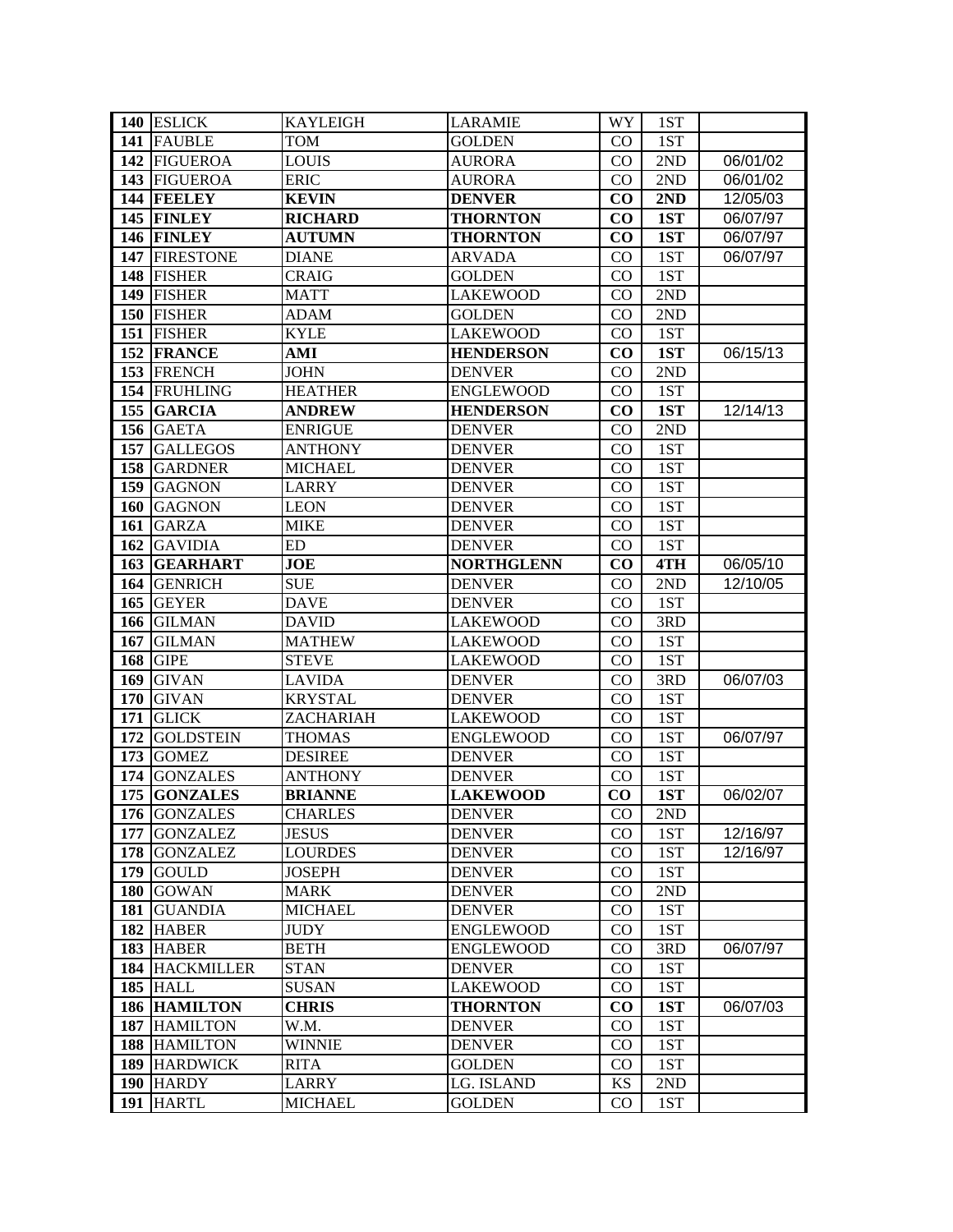|            | 192 HASELTINE       | <b>DAVID</b>       | <b>GOLDEN</b>        | CO <sub>2</sub> | 1ST         |          |
|------------|---------------------|--------------------|----------------------|-----------------|-------------|----------|
| 193        | <b>HASTING</b>      | <b>MICHAEL</b>     | <b>FT-LUPTON</b>     | $\bf CO$        | 2ND         | 06/05/21 |
|            | 194 HARRIS          | <b>EMMA</b>        | <b>DENVER</b>        | CO              | 1ST         |          |
|            | 195 HAWKINS         | <b>SUSAN</b>       | <b>DENVER</b>        | $\rm CO$        | 1ST         |          |
|            | <b>196 HEIT</b>     | <b>JEREMY</b>      | <b>HAYS</b>          | KS              | 1ST         | 12/09/95 |
| 197        | <b>HENNINGFIELD</b> | <b>MARTY</b>       | <b>LITTLETON</b>     | $\rm CO$        | 2ND         |          |
|            | 198 HINES           | <b>MIKE</b>        | <b>BAILEY</b>        | $\rm CO$        | 1ST         |          |
|            | 200 HIPPENSTEEL     | <b>JOE</b>         | <b>GOLDEN</b>        | CO              | 1ST         |          |
| 201        | <b>HO</b>           | <b>LENA</b>        | <b>DENVER</b>        | $\bf CO$        | 2ND         | 06/05/21 |
| 202        | HO                  | <b>JAMES</b>       | <b>DENVER</b>        | $\bf CO$        | 1ST         | 12/08/18 |
| $203$ HO   |                     | <b>ANA</b>         | <b>DENVER</b>        | $\bf CO$        | 1ST         | 06/05/21 |
|            | <b>204 HOANG</b>    | <b>KAIRI</b>       | <b>DENVER</b>        | $\bf CO$        | 2ND         | 06/05/21 |
|            | $205$ HOANG         | <b>QUYNH</b>       | <b>DENVER</b>        | $\bf CO$        | 2ND         | 12/04/21 |
|            | <b>206 HOANG</b>    | <b>BENNY</b>       | <b>DENVER</b>        | $\bf CO$        | 1ST         | 12/04/21 |
|            | 207 HOBACK          | <b>GIFF</b>        | <b>GOLDEN</b>        | $\bf CO$        | 6TH         | 03/31/07 |
|            | 208 HUBBARD         | <b>ERIC</b>        | <b>DENVER</b>        | $\rm CO$        | 2ND         |          |
|            | 209 HURTON          | <b>WAYNE</b>       | <b>DENVER</b>        | $\rm CO$        | 1ST         |          |
|            | 210 HUSTON          | <b>TRENT</b>       | <b>DENVER</b>        | $\rm CO$        | 1ST         |          |
| 211        | <b>IANTORNO</b>     | <b>JOHNNY</b>      | <b>DENVER</b>        | $\rm CO$        | 1ST         |          |
|            | 212 INGRAHAM        | KEN                | <b>DENVER</b>        | CO              | 3RD         | 06/02/07 |
|            | 214 IRONE           | <b>KELLY</b>       | <b>DENVER</b>        | CO              | 1ST         |          |
|            | <b>215 IVAN</b>     | TOM                | <b>EVERGREEN</b>     | $_{\rm CO}$     | 2ND         |          |
|            | <b>216</b> IVY      | <b>MIKE</b>        | <b>DENVER</b>        | $_{\rm CO}$     | 1ST         |          |
|            | 217 JAMES           | <b>BOE</b>         | <b>DENVER</b>        | $\rm CO$        | 1ST         |          |
|            | 218 JOBLINSKE       | <b>MARK</b>        | <b>DENVER</b>        | CO              | 1ST         | 12/10/05 |
|            | 219 JACKSON         | <b>GEORGE</b>      | <b>DENVER</b>        | CO              | 3RD         |          |
|            |                     |                    |                      |                 |             |          |
| 220        | <b>JACOBO</b>       | <b>GEHOUANIE</b>   | <b>COMMERCE CITY</b> | CO              | 1ST         | 06/03/06 |
| 221        | <b>JACOBO</b>       | <b>JOE</b>         | <b>COMMERCE CITY</b> | CO              | 2ND         | 12/02/06 |
| 222        | <b>JOHNSON</b>      | <b>ALLISON</b>     | <b>BRIGHTON</b>      | $\bf CO$        | 3RD         | 06/04/16 |
|            | 223 JOHNSON         | <b>TRENTON</b>     | <b>BRIGHTON</b>      | $\bf CO$        | 1ST         | 06/04/16 |
|            | 224 JOHNSON         | GARY               | <b>DENVER</b>        | $\rm CO$        | 1ST         | 06/07/97 |
|            | 225 JOHNSON         | <b>NICK</b>        | <b>LAKEWOOD</b>      | $\rm CO$        | 1ST         | 06/07/97 |
|            | 226 JOHNSON         | <b>RONNIE</b>      | <b>DENVER</b>        | $\rm CO$        | 1ST         |          |
| 227        | <b>JOHNSON</b>      | <b>FRED</b>        | <b>LAKEWOOD</b>      | CO              | $2{\rm ND}$ |          |
| 228        | <b>JOHNSTON</b>     | LOUIS              | LARAMIE              | WY              | 1ST         | 12/09/95 |
| 229        | <b>JONAS</b>        | TODD C.            | LARAMIE              | WY              | 1ST         |          |
|            | 230 JONES           | <b>DENNIS</b>      | WESTMINSTER          | CO.             | 1ST         |          |
|            | 231 JONES           | <b>DONALD</b>      | <b>HAYS</b>          | KS              | 1ST         | 06/07/97 |
|            | 232 JONES           | <b>JEFF</b>        | <b>DENVER</b>        | CO.             | 1ST         |          |
|            | 233 JONES           | <b>OWEN</b>        | <b>LAKEWOOD</b>      | $\rm CO$        | 1ST         |          |
|            | 234 JONES           | <b>RICK</b>        | <b>DENVER</b>        | $\rm CO$        | 1ST         |          |
|            | 235 JONES           | <b>RODNEY</b>      | <b>DENVER</b>        | CO              | 1ST         |          |
|            | 236 JOY             | <b>MIKE</b>        | <b>DENVER</b>        | CO              | 1ST         |          |
| 237        | <b>KANG</b>         | <b>DAVID</b>       | <b>DENVER</b>        | CO              | 1ST         |          |
| 238        | <b>KADLAC</b>       | <b>TOM</b>         | <b>DENVER</b>        | CO.             | 1ST         |          |
| 239        | <b>KEEN</b>         | <b>THOMAS</b>      | <b>NEWARK</b>        | DE              | 1ST         |          |
| <b>240</b> | <b>KENNING</b>      | <b>KASEY LEE</b>   | LAKEWOOD             | $\rm CO$        | 1ST         | 12/05/03 |
| 241        | <b>KENNING</b>      | <b>MACHELL LEE</b> | <b>LAKEWOOD</b>      | $\rm CO$        | 3RD         | 12/05/03 |
| 242        | <b>KENNING</b>      | <b>MITCH</b>       | <b>LAKEWOOD</b>      | $\rm CO$        | 2ND         |          |
| 243        |                     |                    |                      |                 |             |          |
| 244        | <b>KINDSCHY</b>     | <b>GAYLAND</b>     | <b>DENVER</b>        | $\bf CO$        | 6TH         | 03/31/07 |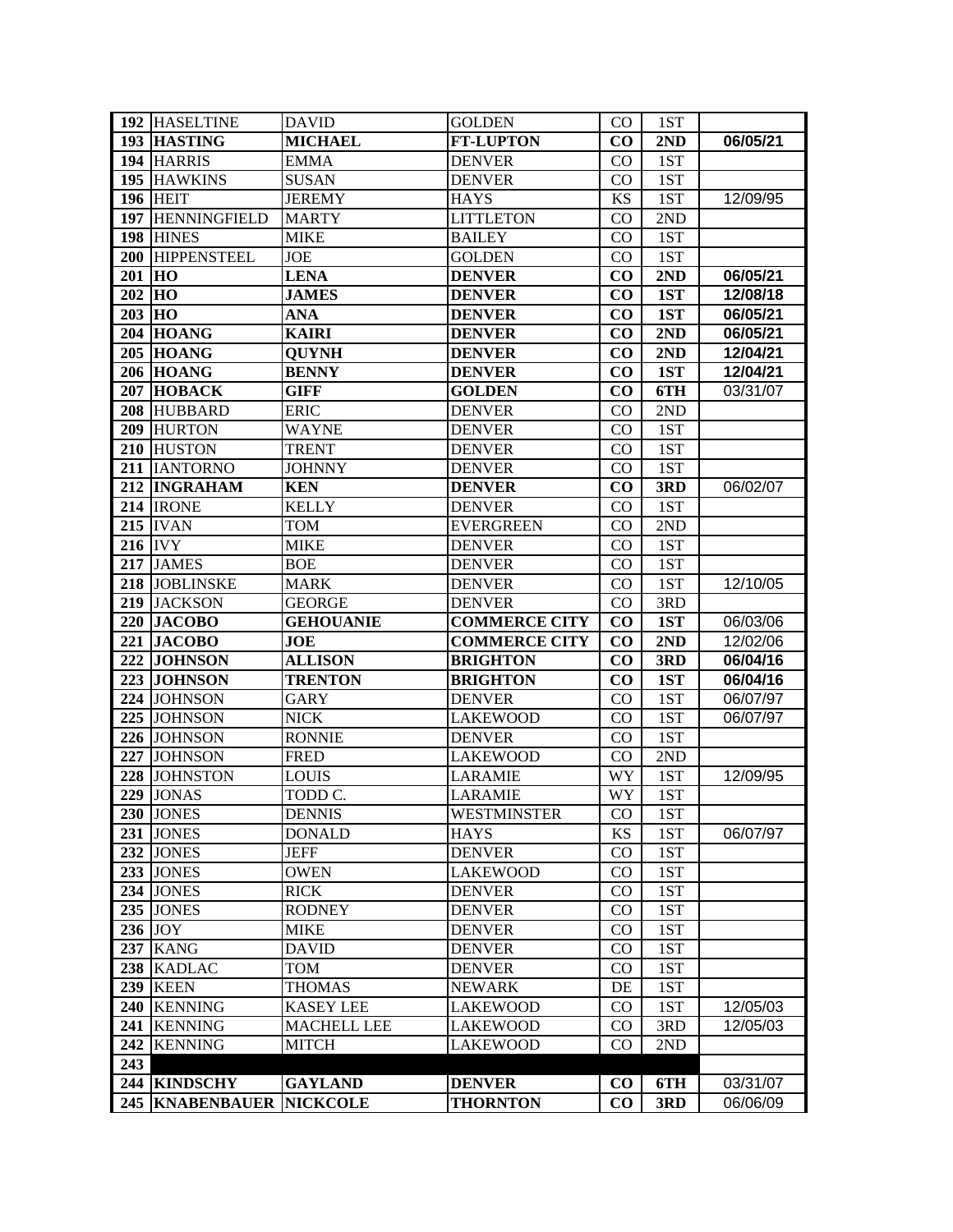|        | 246 KRAUSE        | <b>NOLA COOMER</b> | <b>AURORA</b>           | $\bf CO$  | 1ST |          |
|--------|-------------------|--------------------|-------------------------|-----------|-----|----------|
| 247    | <b>KREBILL</b>    | <b>KEVIN</b>       | <b>THORNTON</b>         | $\bf CO$  | 2ND |          |
| 248    | <b>KLENDA</b>     | <b>DAN</b>         | WHEATRIDGE              | CO        | 3RD |          |
| 249    | <b>KLENDA</b>     | <b>MITCH</b>       | <b>BLK HAWK</b>         | $\rm CO$  | 1ST |          |
| 250    | <b>KLENDA</b>     | <b>DAN</b>         | <b>DENVER</b>           | $\rm CO$  | 2ND |          |
| 251    | <b>LAGUARDIA</b>  | <b>MICHAEL</b>     | <b>THORNTON</b>         | $\bf CO$  | 1ST |          |
|        | 252 LADEL         | <b>JUSTIN</b>      | <b>DENVER</b>           | $\rm CO$  | 1ST |          |
|        | 253 LARIMORE      | JIM                | <b>DENVER</b>           | CO        | 2ND |          |
|        | 254 LARSON        | AARON F.           | <b>HAYS</b>             | <b>KS</b> | 1ST | 06/07/97 |
|        | <b>255 LAUE</b>   | <b>JUSTIN</b>      | <b>GOLDEN</b>           | CO        | 1ST |          |
|        | <b>256 LAW</b>    | <b>RICH</b>        | <b>TULSA</b>            | OK        | 2ND |          |
| 257    |                   |                    |                         |           |     |          |
| 258 LE |                   | <b>KHOA</b>        | <b>BRIGHTON</b>         | $\bf CO$  | 1ST | 12/12/15 |
| 259 LE |                   | <b>ANH THU</b>     | <b>BRIGHTON</b>         | $\bf CO$  | 1ST | 12/12/15 |
|        | <b>260 LEE</b>    | <b>JASON</b>       | <b>LAKEWOOD</b>         | $\rm CO$  | 1ST |          |
|        | <b>261 LEE</b>    | <b>DAVIS</b>       | <b>DENVER</b>           | CO        | 4TH | 06/05/04 |
|        | 262 LEMLEY        | <b>SCOTT</b>       | <b>DENVER</b>           | $\bf CO$  | 2ND | 12/13/14 |
|        | 263 LEMLEY        | <b>CHRISTOPHER</b> | <b>DENVER</b>           | $\bf CO$  | 1ST | 12/13/14 |
|        | 264 LEWIS         | <b>KEVIN</b>       | <b>COLORADO SPRINGS</b> | $\rm CO$  | 1ST |          |
|        | <b>265 LIND</b>   | <b>CODY</b>        | <b>LARAMIE</b>          | WY        | 1ST |          |
|        | 266 LINDHOLM      | <b>NICHOLAS</b>    | <b>THORNTON</b>         | $\bf CO$  | 1ST | 12/02/06 |
| 267    | <b>LIPPERT</b>    | <b>DYLAN</b>       | <b>GOLDEN</b>           | $\rm CO$  | 1ST |          |
|        | 268 LARIMORE      | JIM                | <b>ARVADA</b>           | CO        | 2ND |          |
|        | 269 LISMAN        | <b>SCOT</b>        | <b>HAYS</b>             | <b>KS</b> | 2ND | 06/07/97 |
|        | 270 LONDON        | <b>JON</b>         | <b>DENVER</b>           | $\rm CO$  | 1ST |          |
| 271    | <b>LONG</b>       | <b>AMY</b>         | <b>AURORA</b>           | CO        | 1ST |          |
|        | <b>272 LONG</b>   | <b>LISA</b>        | <b>AURORA</b>           | CO        | 1ST |          |
|        | <b>273 LOPEZ</b>  | <b>BRITTANY</b>    | <b>DENVER</b>           | CO        | 2ND | 06/01/02 |
|        | <b>274 LOPEZ</b>  | <b>LAURA</b>       | <b>DENVER</b>           | $\rm CO$  | 1ST |          |
|        | 275 LORRANCE      | WAYNE              | <b>THORNTON</b>         | $\bf CO$  | 1ST | 12/04/04 |
|        | <b>276 LOTT</b>   | <b>ROBIN</b>       | <b>AURORA</b>           | $\rm CO$  | 1ST | 06/07/97 |
|        | <b>277 LOVATO</b> | <b>LORA</b>        | <b>THORNTON</b>         | $\bf CO$  | 2ND | 12/06/08 |
|        | <b>278 LUCERO</b> | <b>CHRISTINA</b>   | <b>DENVER</b>           | $\bf CO$  | 3RD | 12/08/01 |
|        | 279 LUCERO        | <b>BENNY</b>       | <b>DENVER</b>           | $\rm CO$  | 1ST | 06/17/00 |
| 280    | <b>LUCERO</b>     | <b>JOHNNY</b>      | <b>DENVER</b>           | $\rm CO$  | 1ST | 06/08/96 |
| 281    | <b>LUCERO</b>     | <b>STEVEN</b>      | <b>ARVADA</b>           | CO        | 1ST |          |
|        | 282 LYNCH         | JAY                | ARVADA                  | CO.       | 1ST |          |
|        | 283 MCFALL        | <b>DON</b>         | <b>DENVER</b>           | $\rm CO$  | 1ST |          |
|        | 284 MACKEY        | <b>JOHN</b>        | <b>LAS VEGAS</b>        | NV        | 1ST |          |
|        | 285 MAGEE         | <b>YUTAKA</b>      | <b>DENVER</b>           | $\bf CO$  | 2ND | 12/07/02 |
| 286    | <b>MALLGREN</b>   | <b>COLLEEN</b>     | <b>DENVER</b>           | $\rm CO$  | 1ST |          |
| 287    | <b>MANN</b>       | <b>RON</b>         | <b>WHEATRIDGE</b>       | CO        | 2ND |          |
| 288    | <b>MANN</b>       | <b>STEVE</b>       | <b>GOLDEN</b>           | $\rm CO$  | 1ST |          |
| 289    | <b>MANNA</b>      | JON C.             | <b>LAKEWOOD</b>         | CO        | 2ND |          |
| 290    | <b>MARKLEY</b>    | <b>CHRIS</b>       | <b>LITTLETON</b>        | CO        | 1ST |          |
| 291    | <b>MARES</b>      | CRUZ               | <b>DENVER</b>           | OK        | 1ST | 12/04/04 |
|        | 292 MARES         | <b>STEVE</b>       | <b>DENVER</b>           | $\rm CO$  | 1ST | 12/04/04 |
|        | 293 MARTI         | <b>TIANA</b>       | <b>THORNTON</b>         | $\bf CO$  | 1ST | 12/15/12 |
|        | 294 MARTI         | <b>TAVREE</b>      | <b>THORNTON</b>         | $\bf CO$  | 1ST | 12/12/13 |
|        | <b>295 MARTI</b>  | <b>TAYBER</b>      | <b>THORNTON</b>         | $\bf CO$  | 1ST | 06/05/15 |
| 296    | <b>MARKER</b>     | <b>BRETT</b>       | <b>DENVER</b>           | $\bf CO$  | 4TH | 12/04/10 |
| 297    | <b>MARTINEZ</b>   | GREG               | <b>ARVADA</b>           | $\rm CO$  | 1ST |          |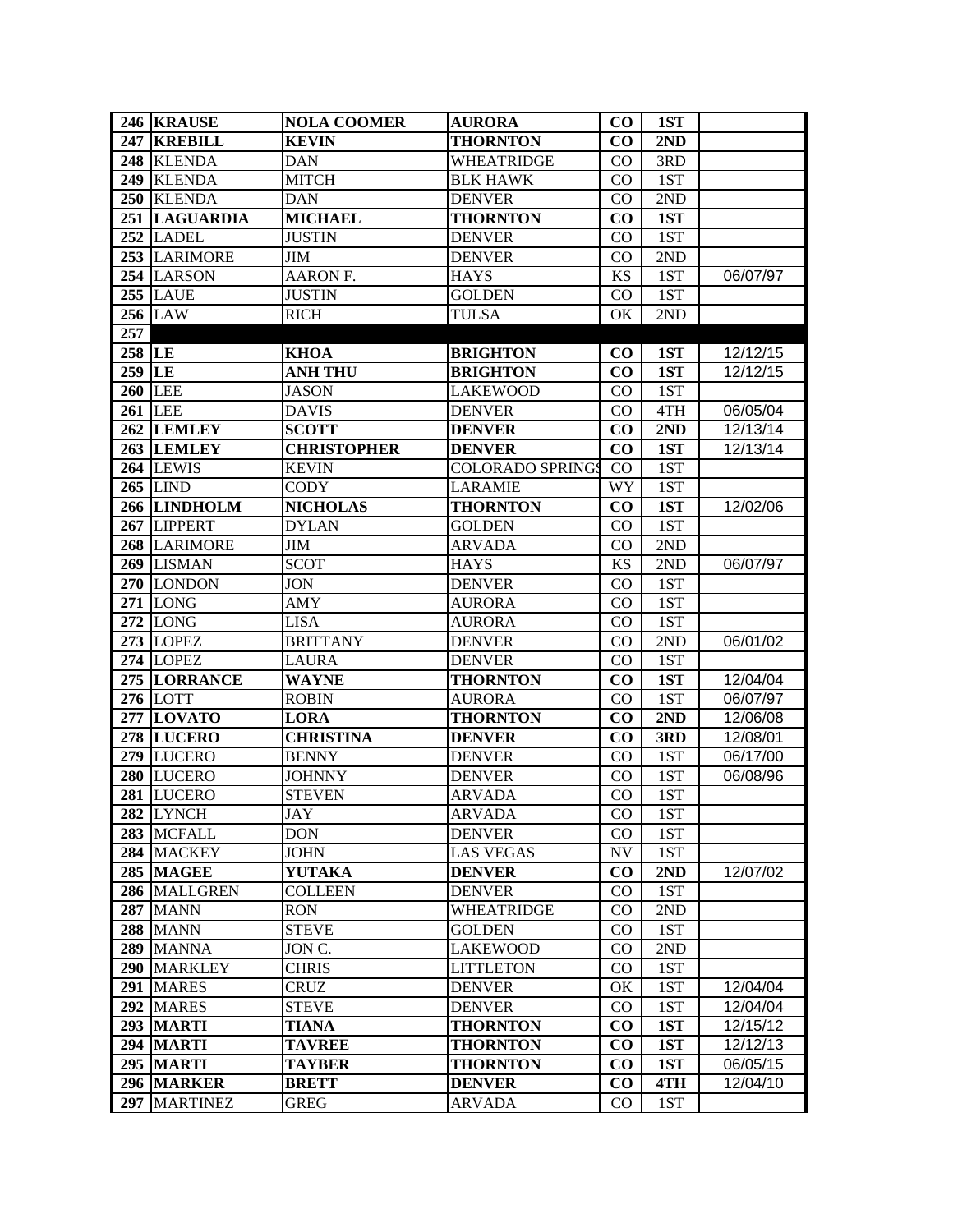|            | 298 MARTINEZ                 | <b>CHRISTOPHER</b>         | <b>DENVER</b>                  | $\rm CO$  | 1ST        |          |
|------------|------------------------------|----------------------------|--------------------------------|-----------|------------|----------|
| 299        | <b>MARTINEZ</b>              | <b>ISAAC</b>               | <b>DENVER</b>                  | CO.       | 1ST        | 12/05/03 |
| <b>300</b> | <b>MARTINEZ</b>              | <b>MATT</b>                | <b>DENVER</b>                  | $\rm CO$  | 1ST        | 12/05/03 |
| 301        | <b>MASTERSON</b>             | <b>BERNARD</b>             | <b>GOLDEN</b>                  | $\rm CO$  | 1ST        |          |
|            | 302 MATKIN                   | <b>MARY</b>                | <b>ARKANSAS CITY</b>           | <b>KS</b> | 3RD        |          |
| 303        | <b>MATHIS</b>                | <b>ROCK</b>                | <b>AMARILLO</b>                | <b>TX</b> | 1ST        |          |
| 304        | <b>MAXWELL</b>               | <b>BERNIE</b>              | <b>DENVER</b>                  | $\rm CO$  | 1ST        |          |
| 305        | <b>MAYHAN</b>                | <b>BARBARA</b>             | <b>DENVER</b>                  | $\rm CO$  | 1ST        |          |
|            | 306 MCGILL                   | <b>LARRY</b>               | <b>DENVER</b>                  | CO        | 1ST        |          |
| <b>307</b> | <b>MEGAUGHEY</b>             | <b>STUART</b>              | <b>THORNTON</b>                | $\bf CO$  | 1ST        | 12/04/04 |
|            | <b>308 MEEK</b>              | <b>GEORGE</b>              | <b>DENVER</b>                  | $\rm CO$  | 1ST        |          |
| 309        | <b>MCFALL</b>                | <b>KRISTA</b>              | <b>ENGLEWOOD</b>               | $\rm CO$  | 1ST        |          |
| <b>310</b> | <b>MCFALL</b>                | <b>JENNY</b>               | <b>ENGLEWOOD</b>               | $\rm CO$  | 1ST        |          |
| 311        | <b>MCPHIE</b>                | <b>ANDY</b>                | <b>LAKEWOOD</b>                | CO        | 1ST        |          |
| 312        | <b>MC CORKIE</b>             | <b>COLIN</b>               | <b>BRIGHTON</b>                | $\bf CO$  | 1ST        | 12/04/21 |
| 313        | MEDINA JR.                   | <b>ANTHONY II</b>          | <b>LARAMIE</b>                 | WY        | 1ST        | 12/09/95 |
| 314        | <b>MEDINA SR.</b>            | <b>ANTHONY</b>             | <b>LARAMIE</b>                 | WY        | 1ST        | 12/09/95 |
| 315        | <b>MEEK</b>                  | <b>GEORGE</b>              | <b>DENVER</b>                  | $\rm CO$  | 1ST        |          |
|            | 316 MILES                    | <b>DAVE</b>                | <b>DENVER</b>                  | CO.       | 1ST        |          |
| 317        | <b>MILLER</b>                | <b>NEIL</b>                | <b>BOTHELL</b>                 | WA        | 2ND        |          |
|            | 318 MACKEY                   | <b>JOHN</b>                | <b>DENVER</b>                  |           | 1ST        |          |
| 319        | <b>MARTINEZ</b>              | <b>MONEQUE</b>             | <b>DENVER</b>                  | CO        | 1ST        | 12/06/03 |
| 320        | <b>MCMAHON</b>               | <b>TERRI</b>               | <b>THORNTON</b>                | $\bf CO$  | 1ST        | 06/01/02 |
| 321        | <b>MILLER</b>                | <b>NEIL</b>                | <b>GOLDEN</b>                  | $\rm CO$  | 1ST        |          |
| 322        | <b>MONARCHE</b>              | <b>EDDIE</b>               | <b>DENVER</b>                  | $\rm CO$  | 1ST        |          |
| 323        | <b>MONTOYA</b>               | <b>PETE</b>                | <b>DENVER</b>                  | CO        | 1ST        |          |
| 324        | <b>MONTOYA</b>               | <b>RICH</b>                | <b>DENVER</b>                  | $\rm CO$  | 1ST        |          |
| 325        | <b>MOONEY</b>                | <b>CLAUDE</b>              | <b>DENVER</b>                  | $\rm CO$  | 1ST        |          |
| 326        | <b>MOORE</b>                 | <b>HANNAH</b>              | <b>FRANKTOWN</b>               | $\rm CO$  | 1ST        |          |
| 327        | <b>MOORE</b>                 | <b>FRANCES</b>             | <b>DENVER</b>                  | CO        | 2ND        |          |
| 328        | <b>MORNING</b>               | <b>JANEA</b>               | <b>DENVER</b>                  | $\rm CO$  | 1ST        |          |
| 329        | <b>MORNING</b>               | <b>DARRICK</b>             | <b>DENVER</b>                  | $\rm CO$  | 1ST        |          |
| 330        | <b>MORRISSEY</b>             | <b>CHRIS</b>               | PHILLIPSBURG                   | <b>KS</b> | 1ST        |          |
| 331        | <b>MORRISSEY</b>             | <b>JERRY</b>               | PHILLIPSBURG                   | <b>KS</b> | 2ND        |          |
| 332        | <b>MORRONI</b>               | <b>BRIAN</b>               | <b>LITTLETON</b>               | CO        | 1ST        |          |
| 333        | <b>MUELLER</b>               | <b>CHRISTIAN</b>           | <b>LITTLETON</b>               | $\rm CO$  | 2ND        |          |
|            | 334 NAPLIN                   | <b>ANNE</b>                | <b>DENVER</b>                  | $\rm CO$  | 2ND        |          |
|            | 335 NAKAMURA                 | <b>ANTHONY</b>             | <b>DENVER</b>                  | $\bf CO$  | 1ST        | 12/02/06 |
|            | 336 NEIMEISTER               | <b>CHRIS</b>               | <b>HIGHLANDS RANCH</b>         | $\rm CO$  | 1ST        |          |
| 337        | <b>NORWALK</b>               | <b>PHYLLIS</b>             | <b>DENVER</b>                  | $\rm CO$  | 2ND        |          |
| 338        | <b>NORWALK</b>               | <b>MARK</b>                | <b>DENVER</b>                  | $\bf CO$  | 3RD        | 12/14/13 |
|            | 339 NOYES                    | <b>TED</b>                 | HIGHLANDS RANCH                | CO        | 2ND        | 12/09/95 |
|            | 340 NGUYEN                   | <b>AARON</b>               | <b>LITTLETON</b>               | $\bf CO$  | 1ST        | 12/02/17 |
| 341        | <b>NGUYEN</b>                | <b>AMY</b>                 | <b>THORNTON</b>                | $\bf CO$  | 1ST        | 06/01/19 |
|            | 342 NGUYEN                   | <b>ADREW</b>               | <b>THORNTON</b>                | $\bf CO$  | 1ST        | 06/05/21 |
|            | 343 NGUYEN                   | <b>ANGELA</b>              | <b>THORNTON</b>                | $\bf CO$  | 1ST        | 06/05/21 |
|            | 344 NGUYEN                   | <b>RYAN</b>                | <b>LITTLETON</b>               | $\bf CO$  | 1ST        | 06/01/19 |
| 345        | <b>NGUYEN</b>                | <b>THANH</b>               | <b>ERIE</b>                    | $\bf CO$  | 1ST        | 12/02/17 |
|            |                              |                            |                                |           |            |          |
| 346        | <b>OBYRNE</b>                | <b>THOMAS</b>              | Conifer                        | $\rm CO$  | 1ST        |          |
| 347        | <b>OLIVAS</b>                | <b>LEONEL</b>              | <b>DENVER</b>                  | $\rm CO$  | 2ND        | 06/05/04 |
| 348<br>349 | <b>OLSON</b><br><b>OLSON</b> | <b>IVAN</b><br><b>BILL</b> | <b>GOLDEN</b><br><b>DENVER</b> | CO.<br>CO | 2ND<br>1ST |          |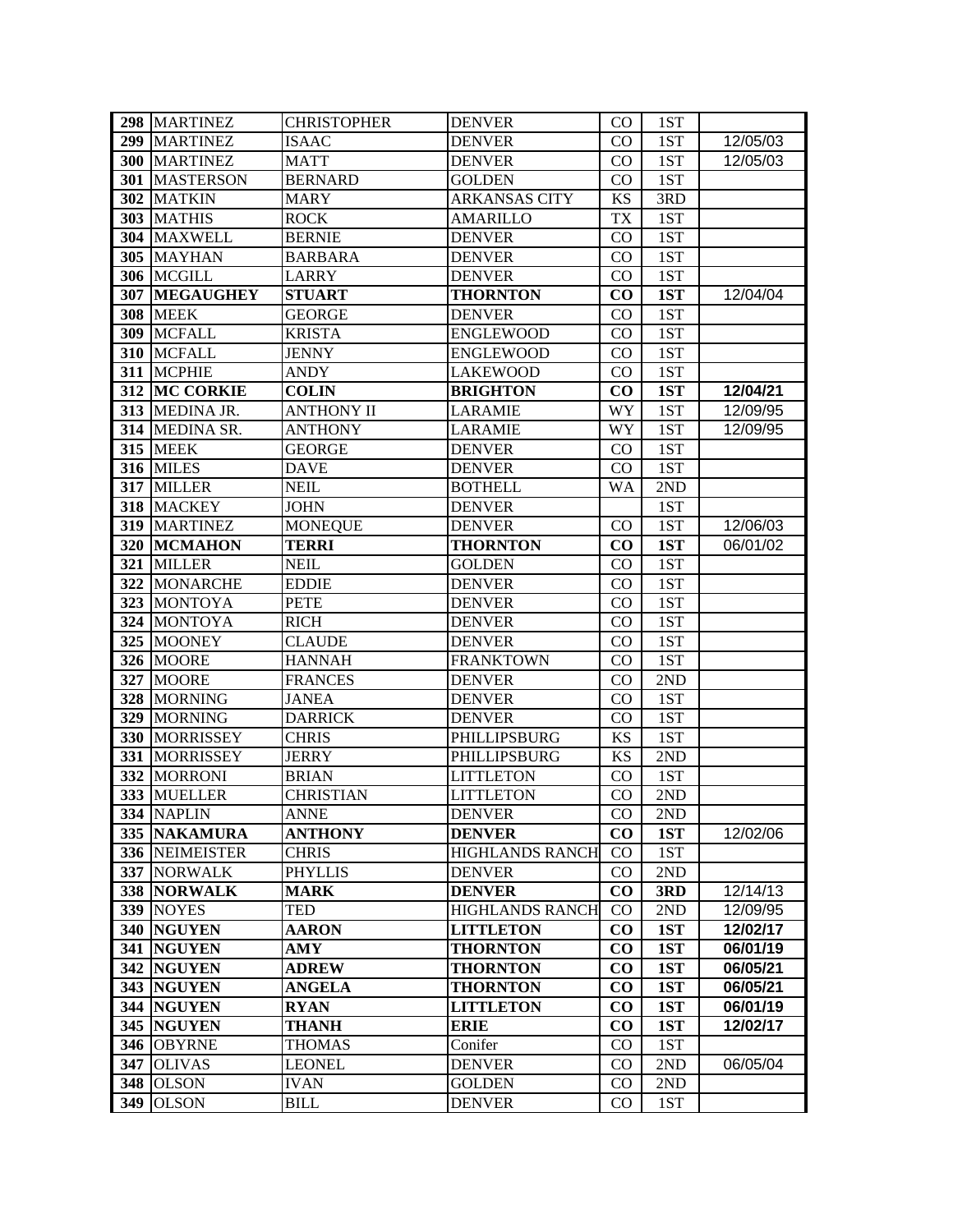|            | <b>350 ORTIZ</b>                 | <b>SHERRIE</b>                | <b>DENVER</b>                      | $\bf CO$       | 2ND        | 12/11/99 |
|------------|----------------------------------|-------------------------------|------------------------------------|----------------|------------|----------|
| 351        | <b>ORTIZ</b>                     | <b>LETTIA</b>                 | <b>DENVER</b>                      | $\bf CO$       | 2ND        | 12/11/99 |
| 352        | <b>ORTIZ</b>                     | <b>CHRYSTAL</b>               | <b>DENVER</b>                      | CO             | 2ND        | 12/11/99 |
| 353        | <b>ORTIZ</b>                     | <b>JOSE</b>                   | <b>DENVER</b>                      | $\bf CO$       | 6TH        | 03/21/07 |
| 354        | <b>ORTIZ</b>                     | <b>JOSE III</b>               | <b>DENVER</b>                      | CO             | 1ST        | 12/02/06 |
| 355        | <b>ORTIZ</b>                     | IAN                           | <b>DENVER</b>                      | CO             | 1ST        | 12/02/06 |
| 356        | <b>ORDURKE</b>                   | <b>SEAN</b>                   | <b>DENVER</b>                      | CO             | 1ST        |          |
| 357        | <b>OSTERHOUDT</b>                | <b>MONA</b>                   | <b>COMMERCE CITY</b>               | CO             | 2ND        | 12/13/14 |
| 358        | <b>OSTERHOUDT</b>                | <b>ELIZABETH</b>              | <b>COMMERCE CITY</b>               | $\bf CO$       | 1ST        | 12/14/13 |
| 359        |                                  |                               |                                    |                |            |          |
| <b>360</b> | <b>OMAV</b>                      | <b>RODA</b>                   | <b>COMMERCE CITY</b>               | $\bf CO$       | 1ST        | 06/02/12 |
| 361        | <b>OWENS</b>                     | <b>KEN</b>                    | <b>DENVER</b>                      | $\rm CO$       | 1ST        |          |
| 362        | <b>PAGE</b>                      | <b>BRICE</b>                  | <b>DENVER</b>                      | $\rm CO$       | 1ST        |          |
| 363        | <b>PARK</b>                      | <b>PATRICK</b>                | <b>MORRISON</b>                    | $\rm CO$       | 1ST        |          |
| 364        | <b>PARKER</b>                    | <b>ANDREW</b>                 | <b>LARAMIE</b>                     | WY             | 1ST        | 12/09/95 |
| 365        | <b>PARR</b>                      | <b>STEVE</b>                  | <b>AMARILLO</b>                    | <b>TX</b>      | 2ND        | 06/08/96 |
| 366        | <b>PASCHKE</b>                   | <b>JEAN</b>                   | <b>BRIGHTON</b>                    | $\bf CO$       | 3RD        | 12/08/01 |
| 367        | <b>PATTERSON</b>                 | WES                           | <b>DENVER</b>                      | CO             | 1ST        |          |
| 368        | <b>PEARMAN</b>                   | <b>DARRELL</b>                | <b>DENVER</b>                      | $_{\rm CO}$    | 1ST        |          |
| 369        | <b>PEREZ</b>                     | <b>JULIO</b>                  | <b>DENVER</b>                      | $_{\rm CO}$    | 1ST        |          |
| <b>370</b> | <b>PERRY</b>                     | AL                            | <b>DENVER</b>                      | $\rm CO$       | 1ST        |          |
| 371        | <b>PERRY</b>                     | <b>JAMES</b>                  | <b>LAKEWOOD</b>                    | CO             | 1ST        |          |
| 372        | <b>PERRON</b>                    | <b>RUSSELL</b>                | <b>DENVER</b>                      | CO             | 1ST        |          |
| 373        | <b>PENA</b>                      | <b>JOE</b>                    | <b>COMMERCE CITY</b>               | CO             | 1ST        | 12/13/14 |
| 374        | <b>PETERSON</b>                  | <b>WALLACE</b>                | <b>DENVER</b>                      | CO             | 1ST        |          |
| 375        | <b>PETERSON</b>                  | <b>THOMAS</b>                 | <b>NORTHGLENN</b>                  | $\rm CO$       | 2ND        | 12/08/01 |
|            |                                  | <b>MIKE</b>                   | <b>DENVER</b>                      |                |            |          |
|            | 376 PETERSON                     |                               |                                    | CO             | 1ST        | 06/07/97 |
| 377        | <b>PISHNA</b>                    | <b>KEN</b>                    | <b>ENGLEWOOD</b>                   | $\rm CO$       | 2ND        | 06/09/01 |
| 378        | <b>PHAM</b>                      | <b>BRYANT</b>                 | <b>THORNTON</b>                    | $\bf CO$       | 4TH        | 06/06/09 |
| 379        | <b>PHAM</b>                      | <b>KELLY</b>                  | <b>THORNTON</b>                    | CO             | 4TH        | 06/01/19 |
| 280        |                                  |                               |                                    |                |            |          |
| 381        | <b>PHAM</b>                      | <b>TIANA</b>                  | <b>DENVER</b>                      | $\bf CO$       | 1ST        | 12/08/18 |
| 382        | <b>PHILIP</b>                    | <b>SALOME</b>                 | <b>HIGHLANDS RANCE</b>             | CO             | 1ST        | 12/04/10 |
| 383        | <b>PISHNA</b>                    | <b>ROBIN</b>                  | <b>ENGLEWOOD</b>                   | $\rm CO$       | 1ST        |          |
| 384        | <b>PISHNA</b>                    | <b>APRIL</b>                  | <b>ENGLEWOOD</b>                   | $\rm CO$       | 1ST        | 12/09/00 |
| 385        | <b>PRICE</b>                     | <b>GWEN</b>                   | <b>DENVER</b>                      | $\rm CO$       | 1ST        | 12/16/97 |
|            | 356 PUMMEL                       | TIM                           | <b>LAKEWOOD</b>                    | CO             | 1ST        |          |
| 387        | <b>QUICK</b>                     | <b>JOSHUA</b>                 | <b>LARAMIE</b>                     | WY             | 2ND        | 12/16/97 |
| 388        | <b>QUISENBERRY</b>               | <b>VICKIE</b>                 | <b>LARAMIE</b>                     | WY             | 1ST        |          |
| 389        | <b>RAMIREZ</b><br><b>RAMIREZ</b> | <b>CHE</b>                    | <b>DENVER</b>                      | $\rm CO$       | 1ST        |          |
| 390        |                                  | <b>LUIS</b>                   | <b>DENVER</b>                      | CO             | 1ST        |          |
| 391        | <b>RAMIREZ</b>                   | <b>MARY</b>                   | <b>DENVER</b>                      | CO.            | 1ST        |          |
|            | 392 RAMSEY<br>393 RAMOS          | <b>BEN</b><br><b>BRENT</b>    | <b>LARAMIE</b><br><b>ENGLEWOOD</b> | WY<br>$\rm CO$ | 5TH<br>1ST |          |
|            | <b>394 RICE</b>                  |                               | <b>DENVER</b>                      | CO             | 1ST        |          |
| 395        | <b>RIFE</b>                      | <b>ANDREA</b><br><b>BRIAN</b> | <b>EDGEWATER</b>                   | $\rm CO$       | 1ST        |          |
| 396        | <b>RIFE</b>                      | <b>GARRY</b>                  | <b>EDGEWATER</b>                   | $\rm CO$       | 1ST        |          |
| 397        | <b>RODRIGUEZ</b>                 | <b>LINDA</b>                  | <b>LAKEWOOD</b>                    | $\rm CO$       | 1ST        |          |
| 398        | <b>ROGERS</b>                    | <b>SAMANTHA</b>               | <b>AURORA</b>                      | $\rm CO$       | 1ST        |          |
| 399        | <b>ROGERS</b>                    | <b>BRIAN</b>                  | <b>AURORA</b>                      | CO             | 2ND        |          |
| 400        | <b>ROGERS</b>                    | WILLIAM                       | <b>AURORA</b>                      | CO             | 3RD        |          |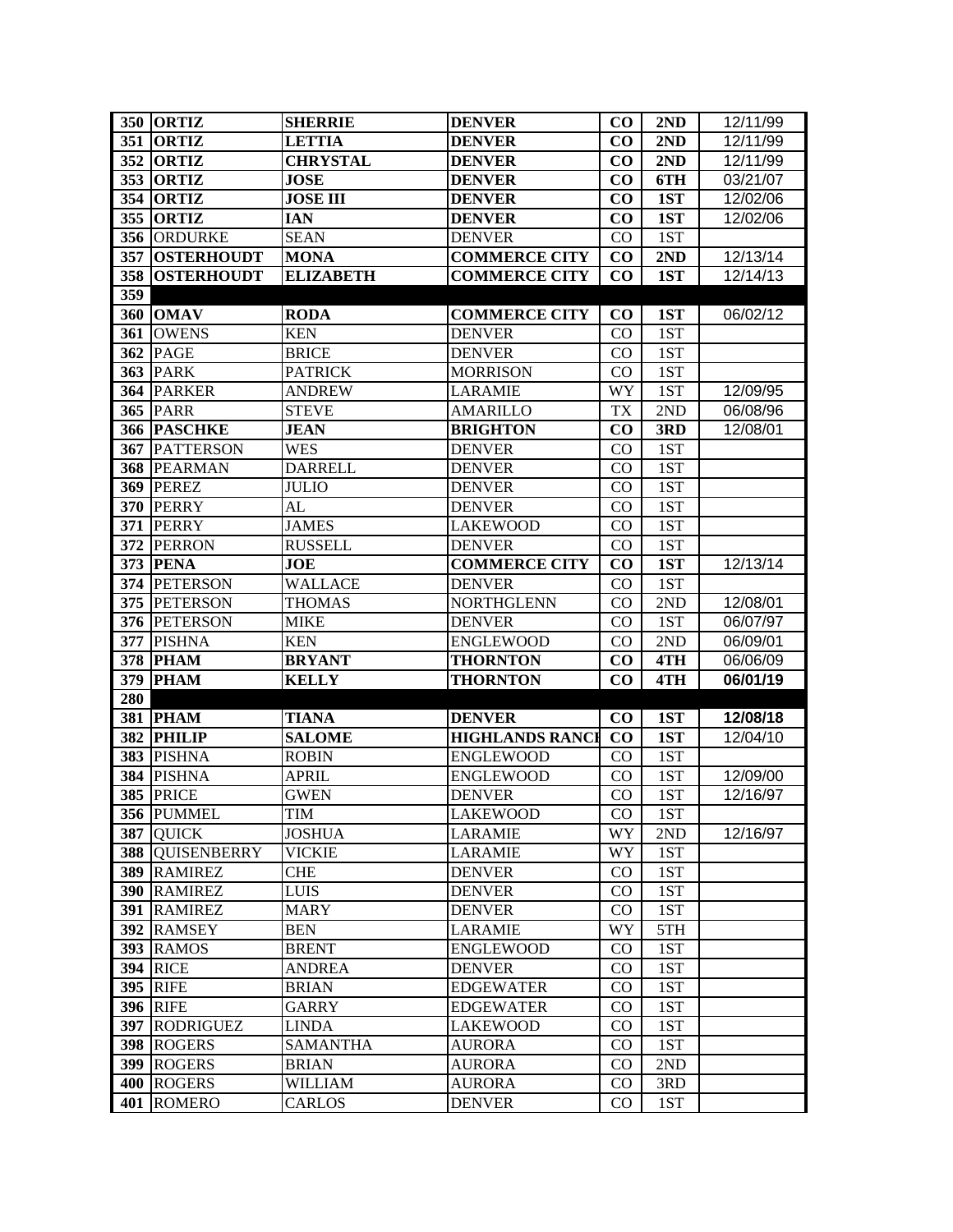|       | 402 ROSS             | <b>BRAD</b>       | <b>DENVER</b>     | $\rm CO$  | 1ST |          |
|-------|----------------------|-------------------|-------------------|-----------|-----|----------|
|       | 403 ROSE             | LEROY             | <b>DENVER</b>     | CO.       | 1ST |          |
|       | 404 ROYBAL           | <b>BRIAN</b>      | <b>DENVER</b>     | $\rm CO$  | 1ST |          |
|       | 405 ROZEAN           | <b>JARROD</b>     | <b>LINDALE</b>    | TX        | 1ST |          |
|       | <b>406 RUPP</b>      | <b>SCOTT</b>      | <b>HAYS</b>       | <b>KS</b> | 2ND |          |
| 407   | <b>SCHMITZER</b>     | <b>ROB</b>        | STEAMBOAT SPGS.   | $\rm CO$  | 2ND |          |
|       | <b>408 SAKAGUCHI</b> | <b>ROSS</b>       | <b>BROOMFIELD</b> | CO        | 4TH | 06/06/15 |
| 409   | <b>SALAZAR</b>       | <b>DAVID</b>      | <b>DENVER</b>     | $\rm CO$  | 1ST | 06/07/97 |
| 410   | <b>SALAZAR</b>       | <b>KRISTINE</b>   | <b>DENVER</b>     | CO        | 1ST |          |
| 411   | <b>SALAZAR</b>       | <b>MIKE</b>       | <b>DENVER</b>     | $\rm CO$  | 4TH |          |
| 412   | <b>SAUCEDA</b>       | <b>MARCIA</b>     | <b>DENVER</b>     | $\rm CO$  | 1ST |          |
|       | 413 SMALL            | <b>ROBERT</b>     | <b>DENVER</b>     | $\rm CO$  | 1ST |          |
|       | 414 SAMPSON          | <b>SHAMUS</b>     | <b>PARKER</b>     | $\rm CO$  | 2ND | 12/16/97 |
|       | 415 SANCHEZ          | <b>DAVE</b>       | <b>LAKEWOOD</b>   | $\rm CO$  | 1ST |          |
|       | 416 SANDBERG         | <b>BILL</b>       | <b>GOLDEN</b>     | $\rm CO$  | 2ND |          |
| 417   | <b>SANDERS</b>       | <b>DAVE</b>       | <b>DENVER</b>     | $\rm CO$  | 2ND |          |
|       | 418 SANDOVAL         | <b>BENJAMIN</b>   | <b>DENVER</b>     | $\rm CO$  | 4TH | 12/11/99 |
|       | 419 SANTILLAN        | <b>DIANE</b>      | <b>DENVER</b>     | $\rm CO$  | 1ST |          |
|       | 420 SARNER           | <b>JASON</b>      | SOUTHPORT         | NC        | 1ST |          |
|       | 421 SARNER           | <b>TERRY</b>      | <b>DENVER</b>     | NC        | 1ST |          |
|       | 422 SANABERL         | <b>BILL</b>       | <b>DENVER</b>     | $\rm CO$  | 1ST |          |
|       | 423 SCHMITZER        | <b>ROB</b>        | <b>DENVER</b>     | $\rm CO$  | 1ST |          |
|       | 424 SCOVELL          | <b>EVERETT R.</b> | <b>DENVER</b>     | CO        | 3RD | 06/07/03 |
|       | 425 SCOVELL          | <b>EVERETT II</b> | <b>DENVER</b>     | CO        | 1ST | 12/10/05 |
|       | <b>426 SEAL</b>      | <b>ED</b>         | <b>AURORA</b>     | $\rm CO$  | 1ST | 12/16/97 |
| 427   | <b>SEAL</b>          | <b>ALLEN</b>      | <b>AURORA</b>     | CO        | 2ND |          |
| 428   | <b>SEAL</b>          | <b>JOEY</b>       | <b>AURORA</b>     | $\rm CO$  | 1ST | 12/16/97 |
| 429   | <b>SENA</b>          | DANIEL A.         | <b>LITTLETON</b>  | $\rm CO$  | 1ST | 06/01/02 |
|       | <b>430 SENA</b>      | DEREK K.          | <b>LITTLETON</b>  | $\rm CO$  | 1ST | 06/01/02 |
|       | 431 SERREF           | <b>CHUCK</b>      | <b>DENVER</b>     | $\rm CO$  | 1ST |          |
|       | <b>432 SHATTUCK</b>  | GAIL              | <b>LITTLETON</b>  | $\rm CO$  | 1ST |          |
|       | <b>433 SHEA</b>      | <b>CATHERINE</b>  | <b>DENVER</b>     | $\bf CO$  | 3RD | 12/14/13 |
| 434   | <b>SIRCIN</b>        | <b>DAVID</b>      | LARAMIE           | WY        | 1ST | 06/07/97 |
| 435   | <b>SLATTEN</b>       | <b>NICHOLAS</b>   | LAKEWOOD          | $\rm CO$  | 1ST | 12/16/97 |
| 436   | <b>SLATTEN</b>       | <b>JULIANNE</b>   | LAKEWOOD          | CO        | 1ST | 12/16/97 |
| 437   | <b>SLATTEN</b>       | <b>FRED</b>       | LAKEWOOD          | $\rm CO$  | 2ND |          |
|       | <b>438 SMEESTER</b>  | <b>KURT</b>       | <b>FT-COLLINS</b> | $\bf CO$  | 1ST |          |
| 439   |                      |                   |                   |           |     |          |
|       | 440 SMITH            | <b>LUKE</b>       | <b>LARAMIE</b>    | WY        | 1ST |          |
|       | 441 SMITH            | <b>MATT</b>       | <b>LARAMIE</b>    | WY        | 1ST |          |
|       | 442 SMITH            | MICHAE S.         | <b>DENVER</b>     | $\rm CO$  | 2ND | 12/09/00 |
|       | <b>443 SMITH</b>     | <b>RICHARD</b>    | <b>BRIGHTON</b>   | $\bf CO$  | 2ND | 12/04/21 |
| 444 I | <b>SMITH</b>         | <b>PHILLIP</b>    | PHILLIPSBURG      | KS        | 1ST |          |
| 445   | <b>SOBCHAK</b>       | <b>JOHN</b>       | <b>DALLAS</b>     | TX        | 1ST |          |
|       | 446 SOMSKY           | <b>DON</b>        | <b>DENVER</b>     | $\rm CO$  | 1ST |          |
|       | 447 SPALDING         | DAVID J.          | <b>MORRISON</b>   | CO        | 1ST |          |
|       | 448 SPLANT           | <b>KEVIN</b>      | <b>GOLDEN</b>     | $\rm CO$  | 2ND |          |
|       | 449 SPLANT           | <b>KENNETH</b>    | <b>GOLDEN</b>     | $\rm CO$  | 2ND |          |
| 450   | <b>STARRETT</b>      | <b>WARREN</b>     | <b>ENGLEWOOD</b>  | $\rm CO$  | 1ST |          |
|       | 451 STATTMAN         | <b>ERIK</b>       | <b>GOLDEN</b>     | $\rm CO$  | 1ST |          |
| 452   | <b>STEPHAN</b>       | <b>ALBI</b>       | <b>DENVER</b>     | CO        | 1ST |          |
| 453   | <b>STENSON</b>       | <b>JEFFREY</b>    | <b>THORNTON</b>   | $\bf CO$  | 2ND | 12/11/99 |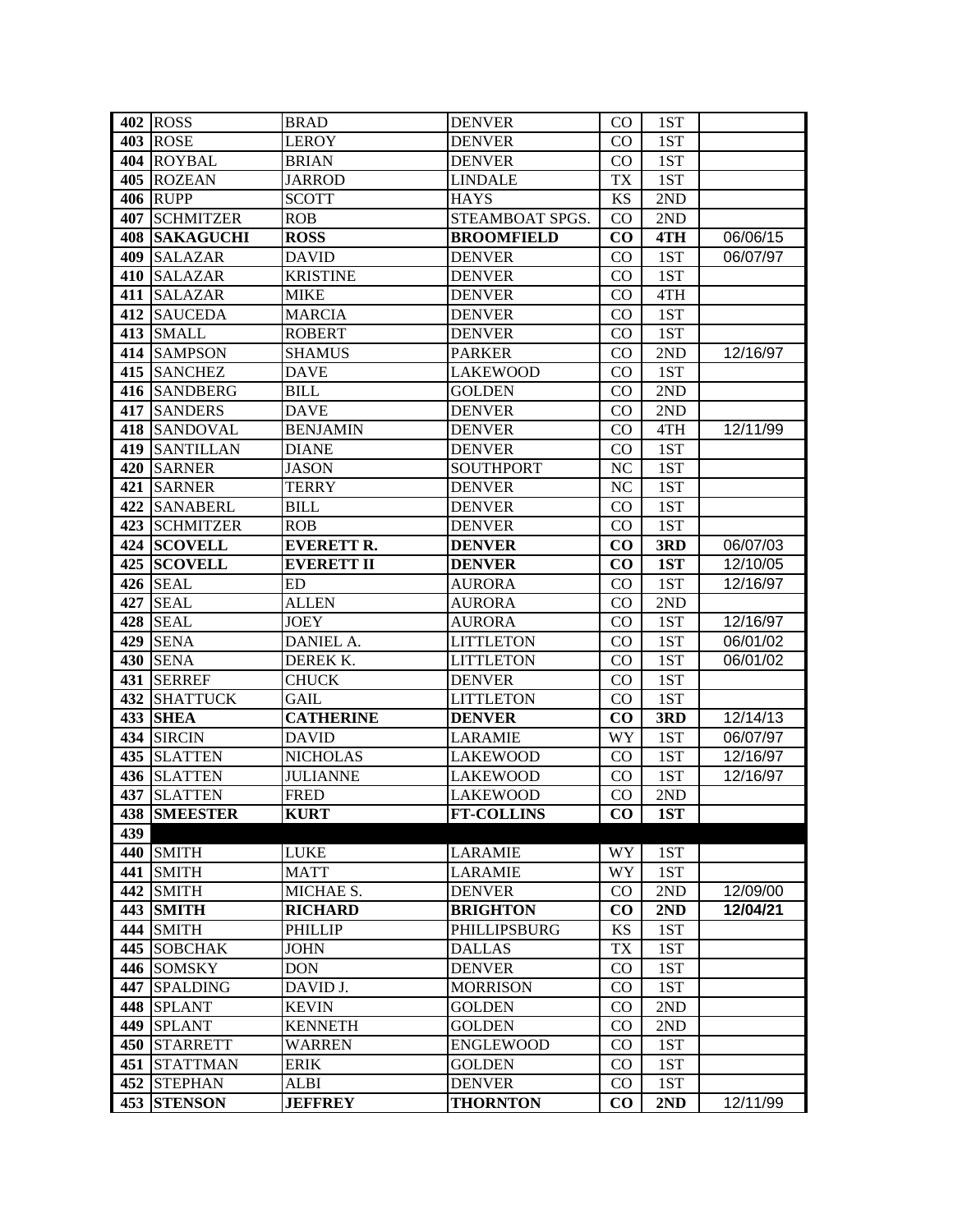|          | 454 STEPP              | <b>BEVERLY</b>        | <b>LAKEWOOD</b>   | $\rm CO$  | 1ST |          |
|----------|------------------------|-----------------------|-------------------|-----------|-----|----------|
|          | 455 STEPP              | <b>ROBERT</b>         | <b>AMARILLO</b>   | TX        | 1ST |          |
|          | <b>456 SELINSKY</b>    | <b>STEVE</b>          | <b>LITTLETON</b>  | $\bf CO$  | 1ST | 06/02/07 |
| 457      | <b>SELINSKY</b>        | <b>NATHAN</b>         | <b>LITTLETON</b>  | CO        | 1ST | 06/02/07 |
|          | 458 STEVENS            | <b>MARK</b>           | <b>LARAMIE</b>    | WY        | 2ND |          |
|          | 459 STEYER             | <b>SEAN</b>           | <b>LAKEWOOD</b>   | $\rm CO$  | 1ST |          |
|          | <b>460 STIENHAUSER</b> | <b>SHARON</b>         | <b>ENGLEWOOD</b>  | $\rm CO$  | 1ST |          |
| 461      | <b>STILES</b>          | <b>ADAM</b>           | <b>ENGLEWOOD</b>  | CO        | 1ST |          |
| 462      | <b>STOUFFER</b>        | <b>MICHELLE</b>       | <b>LARAMIE</b>    | WY        | 1ST | 12/16/97 |
| 463      | <b>STUEBE</b>          | <b>CHRISTOPHER</b>    | <b>AURORA</b>     | $\rm CO$  | 1ST | 12/16/97 |
| 464      | <b>STROCK</b>          | <b>AARON</b>          | <b>THORNTON</b>   | $\bf CO$  | 1ST | 06/06/08 |
| 465      | <b>STURDEVANT</b>      | <b>CHARLES</b>        | <b>GOLDEN</b>     | $\rm CO$  | 1ST |          |
|          | <b>466 SUN</b>         | <b>JEFFREY</b>        | <b>LAKEWOOD</b>   | $\rm CO$  | 1ST |          |
| 467      | <b>SUMMERS</b>         | ANGELA                | <b>DENVER</b>     | $\rm CO$  | 1ST |          |
| 468      | <b>SURFACE</b>         | <b>DARYL</b>          | <b>LAKEWOOD</b>   | CO        | 2ND | 12/07/96 |
| 469      | <b>TEPICHIN</b>        | TREY                  | <b>DENVER</b>     | $\rm CO$  | 1ST | 06/07/97 |
| 470      | <b>THOMPSON</b>        | <b>CAROL</b>          | <b>THORNTON</b>   | CO        | 1ST | 06/11/05 |
| 471      | <b>TRICKLER</b>        | <b>ROBIN</b>          | <b>ERIE</b>       | CO        | 3RD | 12/04/04 |
| 472      | <b>TABOGA</b>          | <b>KARL</b>           | <b>LARAMIE</b>    | WY        | 1ST | 12/09/95 |
| 473      | <b>TABOGA</b>          | <b>JOSHUA</b>         | <b>LARAMIE</b>    | WY        | 1ST | 12/09/95 |
| 474      | <b>TABOGA</b>          | <b>ERIC</b>           | <b>LARAMIE</b>    | WY        | 1ST |          |
| 475      | <b>TEPICIN</b>         | <b>TREY</b>           | <b>HOUSTON</b>    | <b>TX</b> | 1ST |          |
|          | 476 THOMAS             | <b>JOHNNY</b>         | <b>GOLDEN</b>     | $\bf CO$  | 2ND | 12/07/96 |
| 477      | <b>THOMAS</b>          | TOM                   | <b>MCPHERSON</b>  | <b>KS</b> | 2ND |          |
| 478      | <b>TOLEDO</b>          | <b>PEGGY</b>          | <b>DENVER</b>     | CO        | 1ST |          |
| 479      | <b>TORRES</b>          | <b>ERICA</b>          | <b>LAKEWOOD</b>   | CO        | 1ST | 06/07/97 |
| 480      | <b>TRIPP</b>           | <b>JOYCE</b>          | <b>DENVER</b>     | $\rm CO$  | 2ND |          |
| 481      | <b>TRAN</b>            | <b>JUDY</b>           | <b>DENVER</b>     | $\bf CO$  | 1ST | 12/02/17 |
| 482      | <b>TRAN</b>            | HAI                   | <b>FT COLLINS</b> | CO        | 3RD | 06/06/95 |
| 483      | <b>TRUJILLO</b>        | <b>BOBBY</b>          | <b>LAKEWOOD</b>   | CO        | 1ST |          |
| 484      | <b>TUCKER</b>          | <b>BRENDA</b>         | <b>DENVER</b>     | $\bf CO$  | 1ST | 06/05/04 |
| 485      | <b>TUCKER</b>          | <b>MICHELLE</b>       | <b>DENVER</b>     | $\bf CO$  | 1ST | 06/05/04 |
| 486      | <b>TULCHIN</b>         | <b>ORION</b>          | <b>GOLDEN</b>     | $\rm CO$  | 3RD |          |
| 487      | <b>TRUMAN</b>          | <b>CHARLES</b>        | <b>DENVER</b>     | CO        | 1ST |          |
| 488      |                        |                       |                   |           |     |          |
| 489      | <b>VARELA</b>          | <b>HECTOR</b>         | <b>DENVER</b>     | CO        | 2ND | 12/09/02 |
|          | 490 VANDYKE            | <b>SHANKER ZAMORA</b> | <b>DENVER</b>     | $\rm CO$  | 1ST | 12/06/03 |
|          | 491 VANDERLIP          | <b>ANDREW</b>         | <b>LAKEWOOD</b>   | $\rm CO$  | 1ST |          |
|          | 492 VANDERLIP          | <b>MIKE</b>           | <b>LAKEWOOD</b>   | $\rm CO$  | 2ND |          |
|          | 493 VAN                | <b>SPERRY</b>         | <b>BRIGHTON</b>   | $\bf CO$  | 3RD | 06/02/12 |
| 494      | <b>VIGIL</b>           | <b>CARLOS</b>         | <b>DENVER</b>     | CO        | 2ND |          |
| 495      | <b>VIGIL</b>           | <b>ANDRES</b>         | <b>DENVER</b>     | CO        | 2ND |          |
| 496      | <b>VOLENTIR</b>        | <b>GEORGE</b>         | <b>THORNTON</b>   | $\bf CO$  | 1ST | 06/04/01 |
| 497      | <b>VOLENTIR</b>        | <b>LORAIN</b>         | <b>THORNTON</b>   | $\bf CO$  | 1ST | 12/04/04 |
| 498      | V <sub>O</sub>         | DAI                   | <b>DENVER</b>     | $\bf CO$  | 2ND |          |
| $499$ VO |                        | <b>SANDRA</b>         | <b>THORNTON</b>   | $\bf CO$  | 1ST | 12/12/13 |
| 500      | VO                     | <b>QUINN</b>          | <b>THORNTON</b>   | $\bf CO$  | 1ST | 12/12/13 |
| 501      | VU                     | BAO                   | <b>DENVER</b>     | $\bf CO$  | 1ST | 12/02/17 |
| 502      | VU                     | <b>HENRY</b>          | <b>LAKEWOOD</b>   | $\bf CO$  | 1ST | 12/09/95 |
| 503      | <b>WAGNER</b>          | WILLIAM               | <b>GOLDEN</b>     | $\rm CO$  | 2ND |          |
| 504      | <b>WALTER</b>          | <b>RYAN</b>           | <b>DENVER</b>     | CO.       | 1ST |          |
| 505      | <b>WALTON</b>          | <b>DARNELL</b>        | <b>LAKEWOOD</b>   | CO.       | 1ST |          |